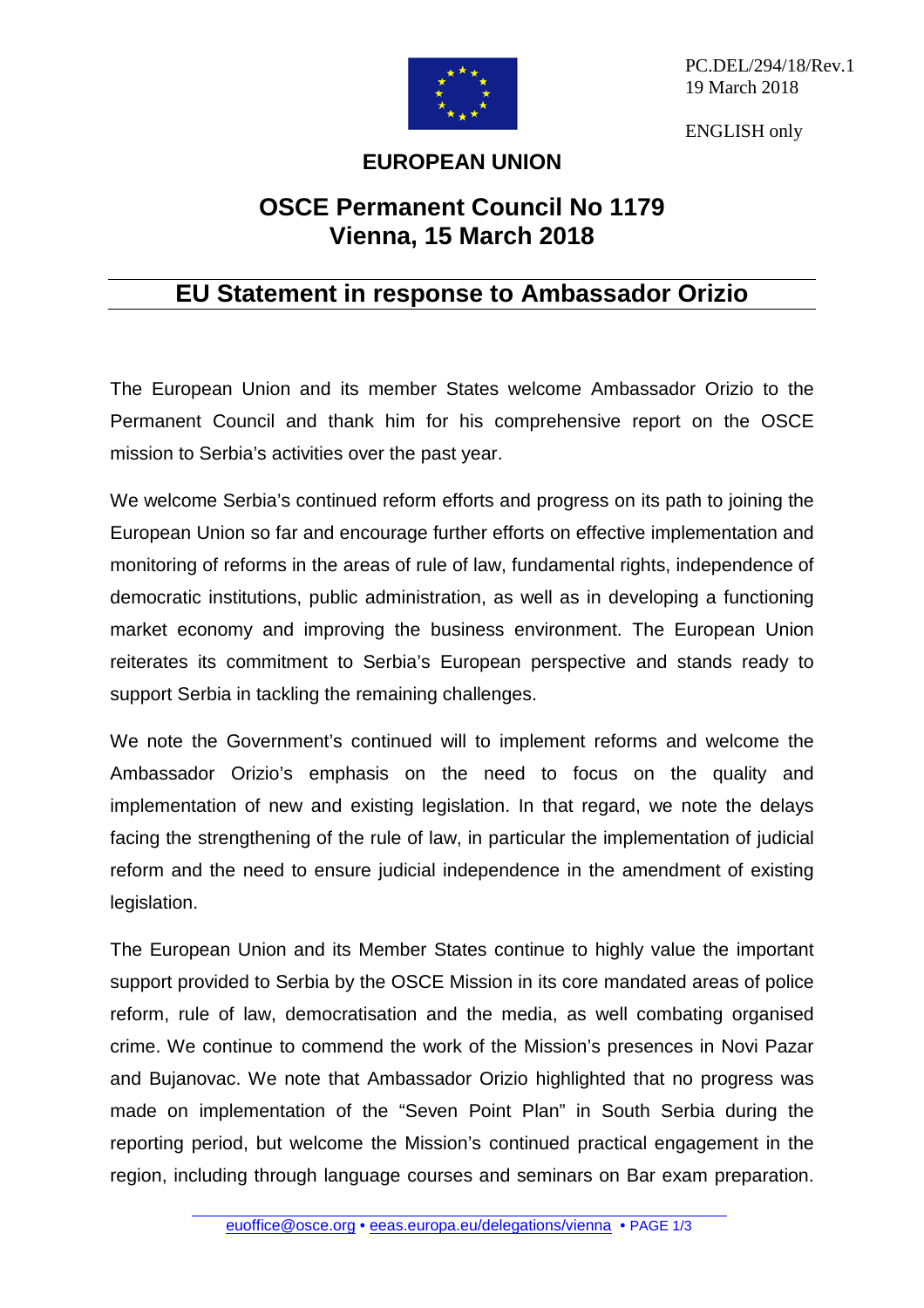We would appreciate Ambassador Orizio's reflections on the main obstacles to implementation of the Seven Point Plan, and on how the Mission will support this process in 2018.

We welcome the long-overdue appointment of the War Crimes Prosecutor on 15th May 2017 and note the problems caused by the vacancy of that position from December 2015, as reported by the Mission. We stress the need to fight impunity for war crimes as well as the need to ensure victims' rights and access to justice without discrimination. We reiterate the need to maintain due attention to the fate of missing persons who disappeared in the conflicts in the 1990s, and stress the importance of regional cooperation and good neighbourly relations in contributing to stability, reconciliation and a climate conducive to addressing open bilateral issues and the legacies of the past.

We underline the importance of respecting and promoting the rights of persons belonging to national minorities throughout Serbia, as well as ensuring nondiscriminatory treatment, in line with international standards and commitments and bilateral agreements pertaining to the rights of persons belonging to national minorities. This is of particular importance in relation to education, the use of languages, access to media and religious services in minority languages, and representation in public administration and representative bodies at all levels. In that regard we welcome the Mission's support to the implementation of the Action Plan for the Realization of Rights of National Minorities, including facilitation of the revision of the Law on National Councils of national Minorities. Both processes need to be followed closely. We also appreciate assistance provided to implementation of the Strategy for Social Inclusion of Roma.

We strongly encourage the host country to ensure consistent implementation of fundamental rights across Serbia, especially to improve conditions for the full exercise of freedom of expression. We continue to highly value the Mission's focus on Human Dimension issues in particular, including on tolerance and nondiscrimination and combating hate crimes. We appreciate the broad range of activities undertaken during the reporting period and would be interested in hearing Ambassador Orizio's views on the impact of the Mission's work on combating hate crimes.